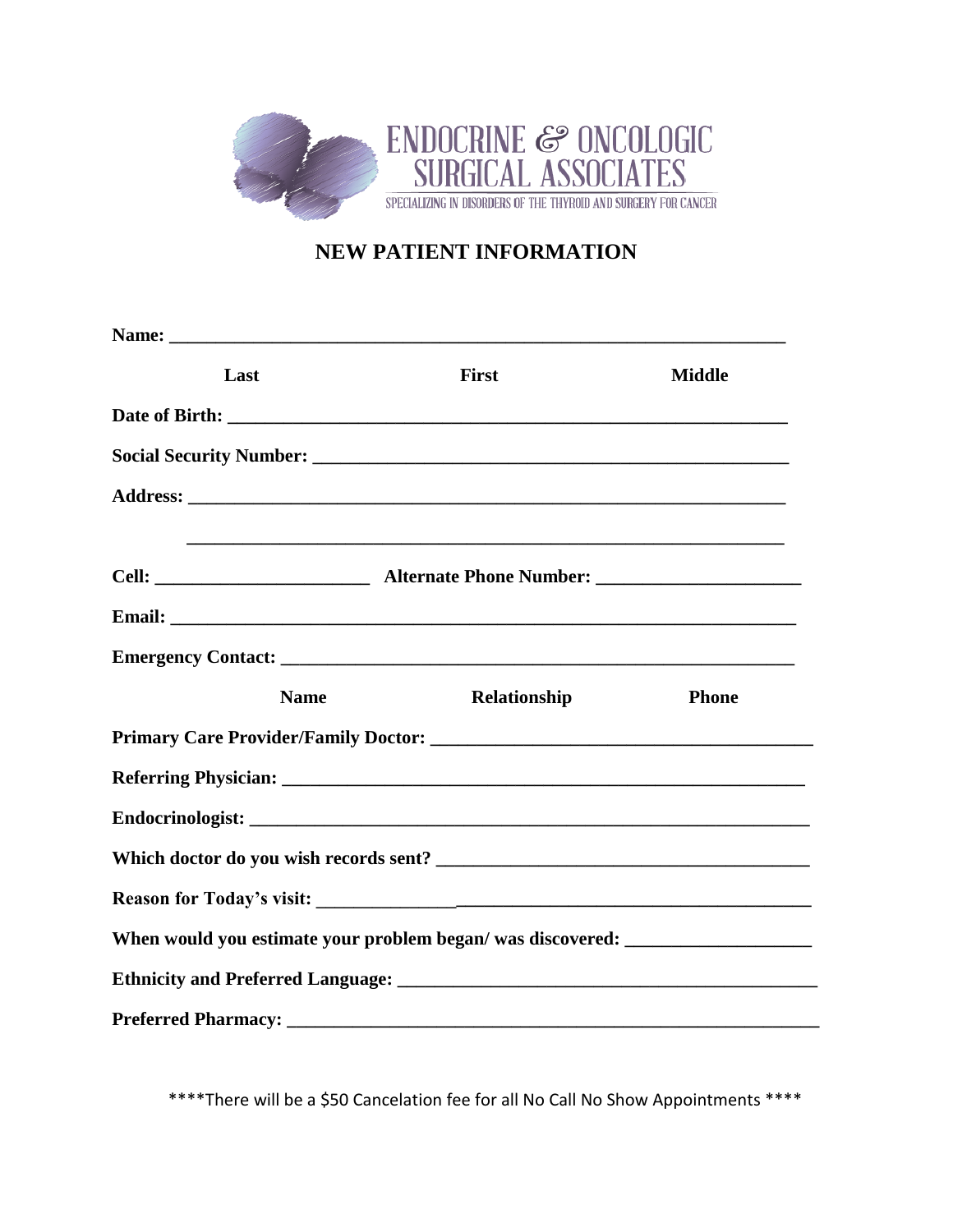In general, the HIPAA Privacy rule gives individuals the right to request a restriction on uses and disclosures of Protected Health Information (PHI). The individual is also provided the right to request confidential communication of PHI be made by alternate means, such as sending correspondence to the individual's office.

### **I wish to be contacted in the following manner (check all that apply)**

### **CELL PHONE**

\_\_\_\_ O.K. to leave detailed message

Leave message with call back number only

### **WRITTEN CORRESPONDENCE**

\_\_\_\_ O.K. to leave detailed message

\_\_\_\_ Leave message with call back number only

### **EMAIL**

\_\_\_\_ O.K. to leave detailed message

\_\_\_\_ Leave message with call back number only

### **AUTHORIZATION TO DISCUSS PROTECTED HEALTH INFORMATION**

**I hereby grant permission to Dr Carolyn Garner, staff and contracted agencies to openly discuss my healthcare information with the following persons. I understand this authorization may only be revoked in writing.** *(This section MUST BE COMPLETED in order to discuss care with anyone other than you, including spouse, children, parents, etc)*

| <b>Name</b> | Relationship | <b>Phone</b> |
|-------------|--------------|--------------|
| <b>Name</b> | Relationship | <b>Phone</b> |
|             |              |              |

*PLEASE SIGN HERE* **Signature of Patient or Guardian**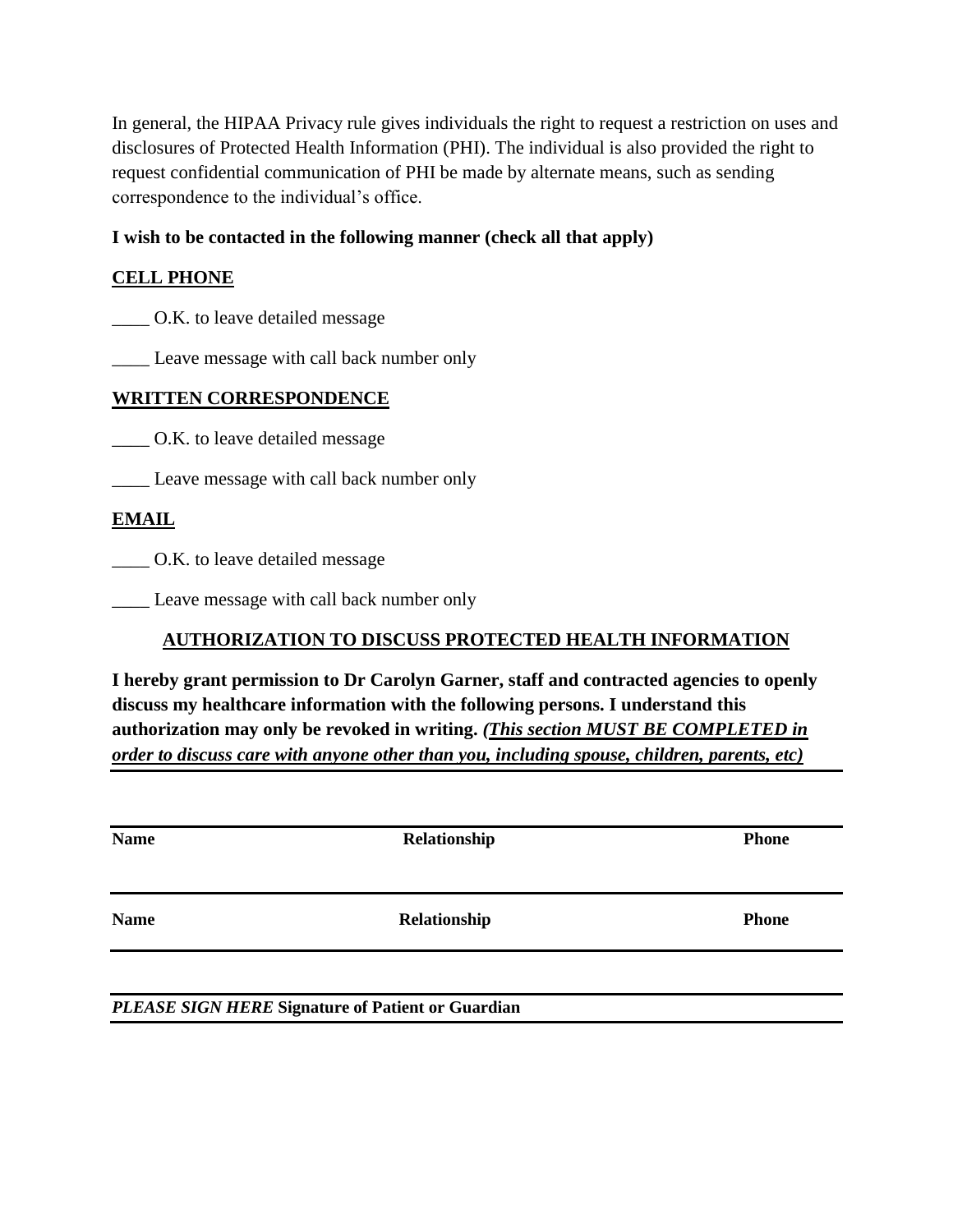

# **AUTHORIZATION TO RELEASE INFORMATION**

Endocrine and Oncologic Surgical Associate is authorized to release or request from any hospital or insurance company having coverage on me, any other physician involved in my care, or to the employer if coverage is under a group insurance plan, any medical records or insurance information pertaining to my treatment. Any copy of this authorization shall be considered as effective and valid as original.

### **ASSIGNMENT OF INSURANCE BENEFITS**

In consideration of services rendered or to be rendered, I hereby irrevocably assign and transfer to Endocrine and Oncologic Surgical Associates all rights, title and interest in benefits payable for services rendered by Endocrine and Oncologic Surgical Associates in any policy presented. Said irrevocable assignment and transfer shall be the recovery on said policy(ies) of insurance but shall not be construed to be an obligation of Endocrine and Oncologic Surgical Associates to pursue any such rights of recovery. Provided, however, this assignment and transfer shall not take away my standing to make claim or sue for benefits individually should coverage be denied by any insurance carrier(s). I hereby authorize the insurance company(ies) presented to pay directly to Endocrine and Oncologic Surgical Associates for all charges incurred or alternatively, for all charges in excess of sums actually paid pursuant to said policy(ies). Any copy of this authorization shall be considered as effective and valid as the original.

# **I HAVE BEEN PROVIDED WITH THE OFFICE POLICY INFORMATION PACKET AND HAVE AGREED WITH THESE POLICIES BY SIGNING BELOW.**

**\_\_\_\_\_\_\_\_\_\_\_\_\_\_\_\_\_\_\_\_\_\_\_\_\_\_\_\_\_\_\_\_\_\_\_\_\_\_\_\_\_\_\_\_ \_\_\_\_\_\_\_\_\_\_\_\_\_\_\_\_\_\_\_\_\_\_\_\_\_\_\_\_\_**

**SIGNATURE OF PATIENT OR GUARDIAN DATE**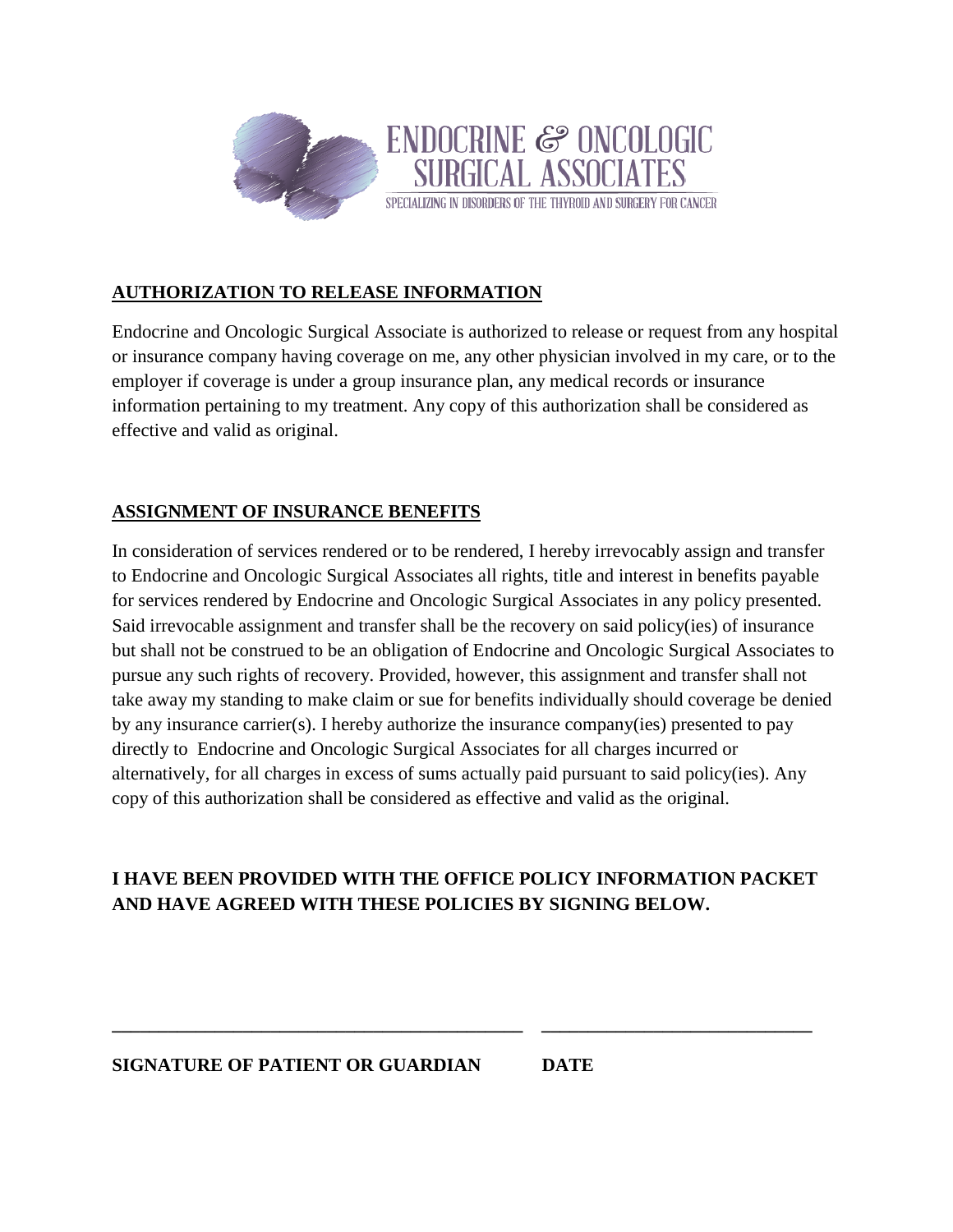

# ENDOCRINE & ONCOLOGIC<br>SURGICAL ASSOCIATES

SPECIALIZING IN DISORDERS OF THE THYROID AND SURGERY FOR CANCER

| <b>MEDICATIONS LIST</b>     | <b>DOSAGE</b> |
|-----------------------------|---------------|
|                             |               |
|                             |               |
|                             |               |
|                             |               |
|                             |               |
|                             |               |
|                             |               |
|                             |               |
|                             |               |
|                             |               |
|                             |               |
|                             |               |
|                             |               |
|                             |               |
|                             |               |
|                             |               |
|                             |               |
|                             |               |
|                             |               |
|                             |               |
|                             |               |
|                             |               |
| <b>MEDICATION ALLERGIES</b> |               |
|                             |               |
|                             |               |

# **PLEASE BRING THIS SHEET TO RECEPTIONIST IMMEDIATELY PRIOR TO COMPLETING REST OF PAPERWORK**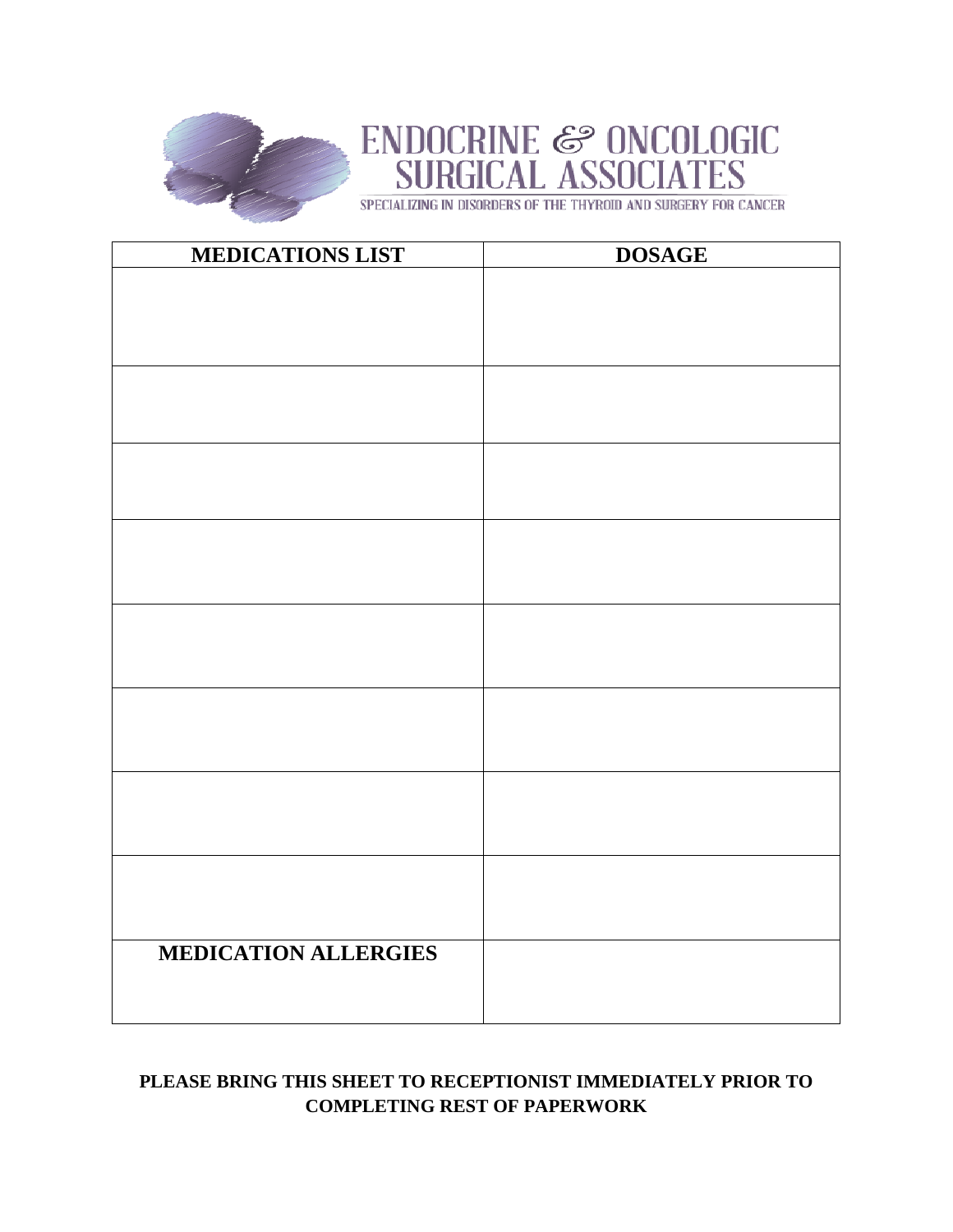# Endocrine and Oncologic Surgical Associates Carolyn Garner MD FACS 3502 Corinth Parkway Suite 100 Corinth, TX 76208

# **OFFICE POLICY INFORMATION**

Endocrine & Oncologic Surgical Associates is committed to providing you & your family the best possible care. We take it as a compliment that you chose our practice as your ally in the search for quality healthcare.

If you have medical insurance, we are equally committed to helping you receive the maximum benefits allowable under the terms of your policy. In order to achieve these goals, we need your cooperation and assistance.

We are a private practice ruled by the laws of any business; we collect fees to pay salaries, office space, and all other business expenses.

We require that any deductible and /or coinsurance for surgery be paid 2 business days prior to surgery.

# **FINANCIAL DISCLOSURE**

Dr Garner has a partial ownership in Medical City Denton Day Surgery Center.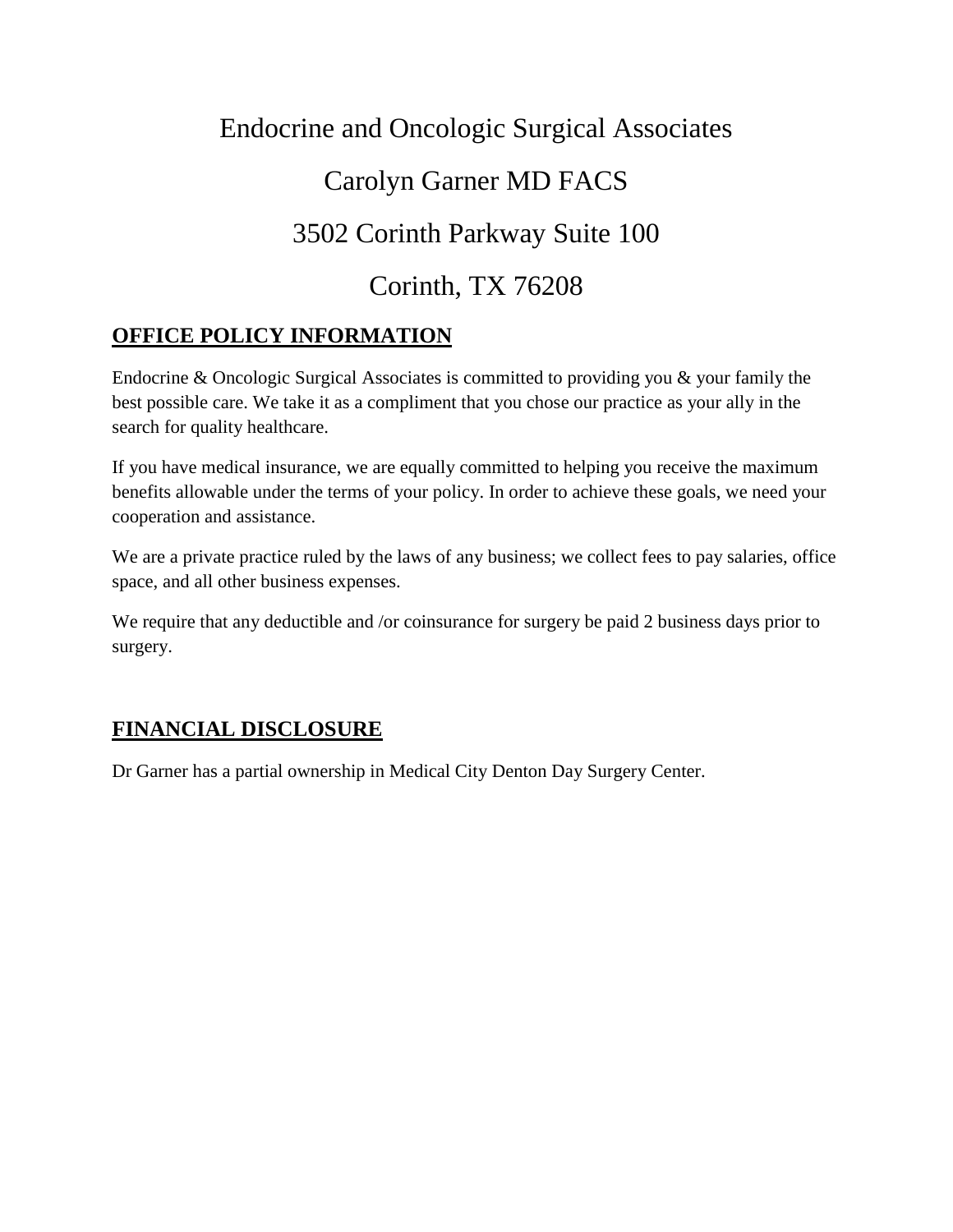# **Financial Policy**

### **Please Initial EACH:**

**\_\_ PAYMENT:** All current balances, copayments, co-insurance and deductibles are due and payable PRIOR to services being rendered and are requires by your insurance to be paid at each visit. We accept cash, check, Visa, MasterCard, Discover, And American Express.

**\_\_PAYMENT:** If you have a plan that requires a referral, you will need a referral from your primary care physician as noted on your card from your insurance company. If your insurance requires a referral that is generated through them, you must reach out to your primary care physician for them to call your insurance. Since we are a specialist, we cannot generate a referral ourselves. If we have not received this referral prior to your arrival at our office, your appointment will be either rescheduled or you will be responsible for the entire bill. It is your responsibility to know if your insurance requires a referral and to obtain one.

**\_\_INSURANCE BENEFITS:** Please be aware that when a patient requires a visit to a specialist there are diagnostic procedures required for appropriate care that cannot be done by a primary care physician. These procedures may be done during the normal course of exam by the specialist. Although necessary as part of routine exams, insurance companies often categorize theses as procedures. The possible procedures which are often performed in this practice during your visit include, but are not limited to, ultrasound of the neck and fine needle aspiration. It is important to note that imaging testing done for screening or diagnostic reasons by your referring physician do not replace the need for independent examination by the specialist. Depending on your insurance policy provisions, these procedures and other may fall under a separate benefit other than your office visit copay; such as deductibles and co-insurance. IN most cases exact insurance benefits cannot be determined until the insurance company receives the claim. Therefore, any estimate for services will be considered an estimate only and any payment will be considered a partial payment only until such time that the insurance company processes your claim. Your insurance is a contract between you and your insurance carrier; payment for services is ultimately your responsibility.

**\_\_NO SHOW/ CANCELLATION COURTESY:** We are committed to making you an appointment at your earliest convenience; likewise, we require a call at least 24 hours in advance if you are unable to keep your appointment to allow for other patients to be seen. If you "no show" for your appointment or cancel with less than 24 hour notice, you will be charged a \$50.00 fee. Multiple missed appointments or chronic rescheduling of appointments may result in our request for you to find another specialist.